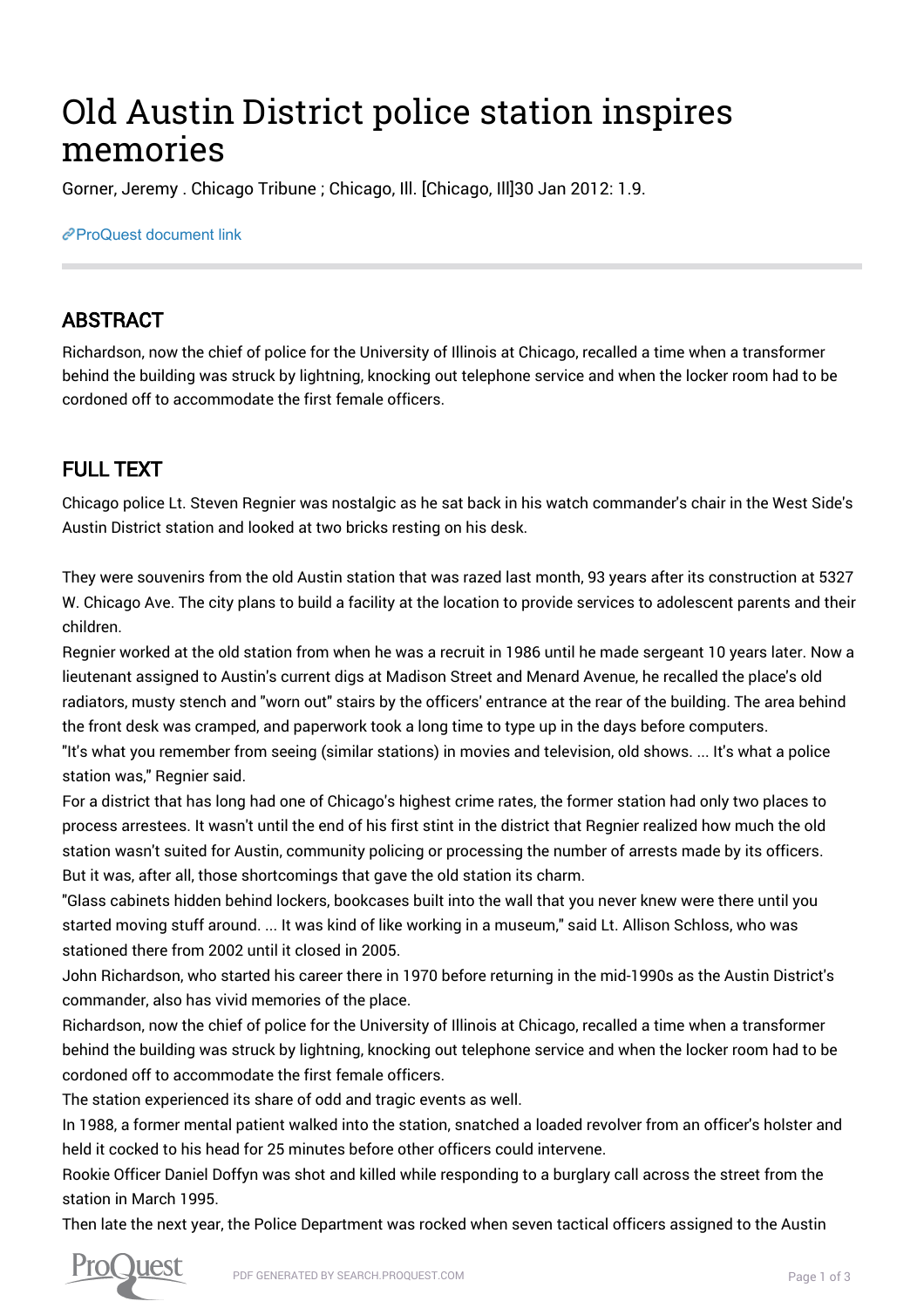District were accused of shaking down an undercover cop posing as a drug dealer.

While he may not miss the physical building itself, Regnier said its demolition sparked recollections of a "different sense of camaraderie" with his fellow officers from that era.

"Looking back, it was an old building. But when we worked in it, it didn't feel like an old building," said Regnier, who misses the cramped quarters, clutter and character of the old place. "These new (stations) all seem foreign." ----------

jgorner@tribune.com

Credit: By Jeremy Gorner, Tribune reporter

#### **Illustration**

Caption: Photo (color): Part of the old Austin District police station is on display in the foyer of the new station at 5701 W. Madison St. MICHAEL TERCHA/TRIBUNE PHOTO

## DETAILS

| Subject:                       | <b>Police stations</b>                             |
|--------------------------------|----------------------------------------------------|
| <b>Publication title:</b>      | Chicago Tribune; Chicago, Ill.                     |
| Pages:                         | 1.9                                                |
| <b>Publication year:</b>       | 2012                                               |
| <b>Publication date:</b>       | Jan 30, 2012                                       |
| Section:                       | <b>News</b>                                        |
| Publisher:                     | Tribune Interactive, LLC                           |
| Place of publication:          | Chicago, Ill.                                      |
| <b>Country of publication:</b> | United States, Chicago, Ill.                       |
| <b>Publication subject:</b>    | <b>General Interest Periodicals--United States</b> |
| <b>ISSN:</b>                   | 10856706                                           |
| Source type:                   | Newspapers                                         |
| Language of publication:       | English                                            |
| Document type:                 | <b>News</b>                                        |
| ProQuest document ID:          | 918566549                                          |